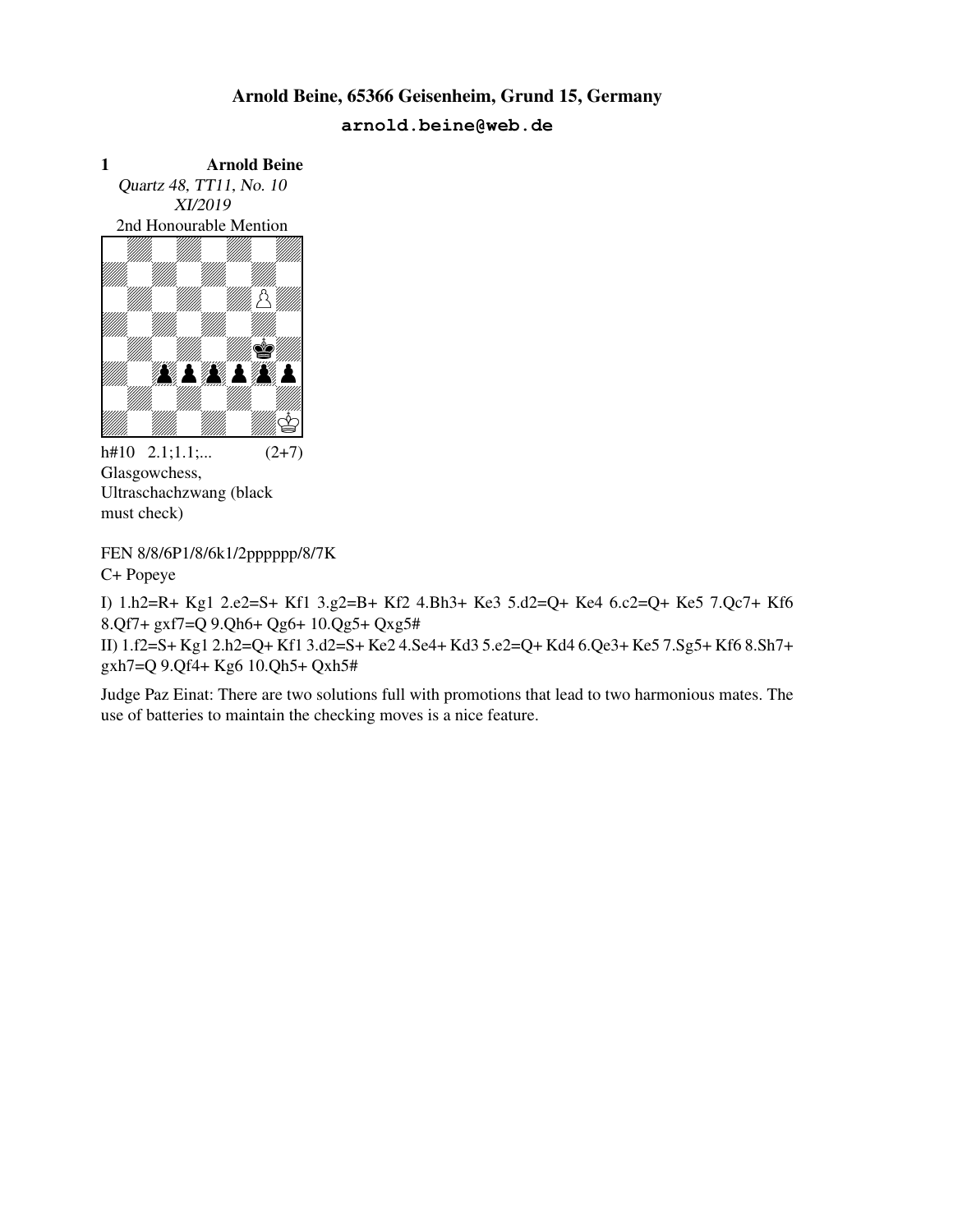2 Arnold Beine Die Schwalbe 310, Nr. 18680 VIII/2021 Award not yet published *dedicated to Bernd Schwarzkopf 's 75th birthday* 2<br>
Die Schwalbe 310, Nr. 18680<br>
VIII/2021<br>
Award not yet published<br>
dedicated to Bernd<br>
Schwarzkopf's 75th birthday<br>
William Milliam Milliam Milliam Milliam Milliam<br>
William Milliam Milliam Milliam Milliam Milliam Milliam



 $h009$  2.1;1.1;...  $(4+4)$ Doublemaximummer, Chameleonchess, Anti-Andernachchess

FEN 4k3/5pp1/8/8/8/8/5PP1/1s2K1S1 C+ Jacobi

I)  $1.\text{Sc3=B=w } Bxg7=R$   $2.55=w$   $Ra7=Q=b$   $3.Qxf2=S$   $Sf3=B=b$   $4. Bb7=R=w$   $(4. Ba8=R=w)$  would be longer, but illegal selfcheck) Rh7=Q=b 5.Qa7=S=w Sb5=B=b 6.Bf1=R=w g4=b 7.Sh3=B=w Rf4=Q=b 8.Qb8=S=w Sc6=B=b ((8.– Bf1=R=b? longer, but illegal selfcheck) 9.Bh1=R=w 0-0 II) 1.Sa3=B=w Bf8=R=b 2.g5=w Se2=B=b 3.Ba6=R=w Rh6=Q=b 4.Qa6=S=w Sc5=B=b 5.Bxf2=R  $g4=b$  6.Ra2=Q=w Qxf7=S 7.Kd7 (7.Rh8=Q=w? longer, but illegal selfcheck) Se5=B=b 8.Rf1=Q=w Qa6=S=b 9.Ba1=R=w 0-0-0+

Change of funtion of the black Pawns as sacrifice (to prevent change of colour) and as line block (to shorten the line for the bQ); wS becomes the Rook to castle while the bS blocks the h- and the a-file respectively in order to enable the final castling. Without this block castling would not be possible because of Doublemaximummer; the pendulum wR-bQ-wS is transfered from the 7th to the 6th rank.

Input command for Jacobi: stip h009 pieces white Ke1 Sg1 Pf2g2 black Ke8 Sb1 Pf7g7 condition Chameleon condition AntiAndernach condition WhiteMaximummer condition BlackMaximummer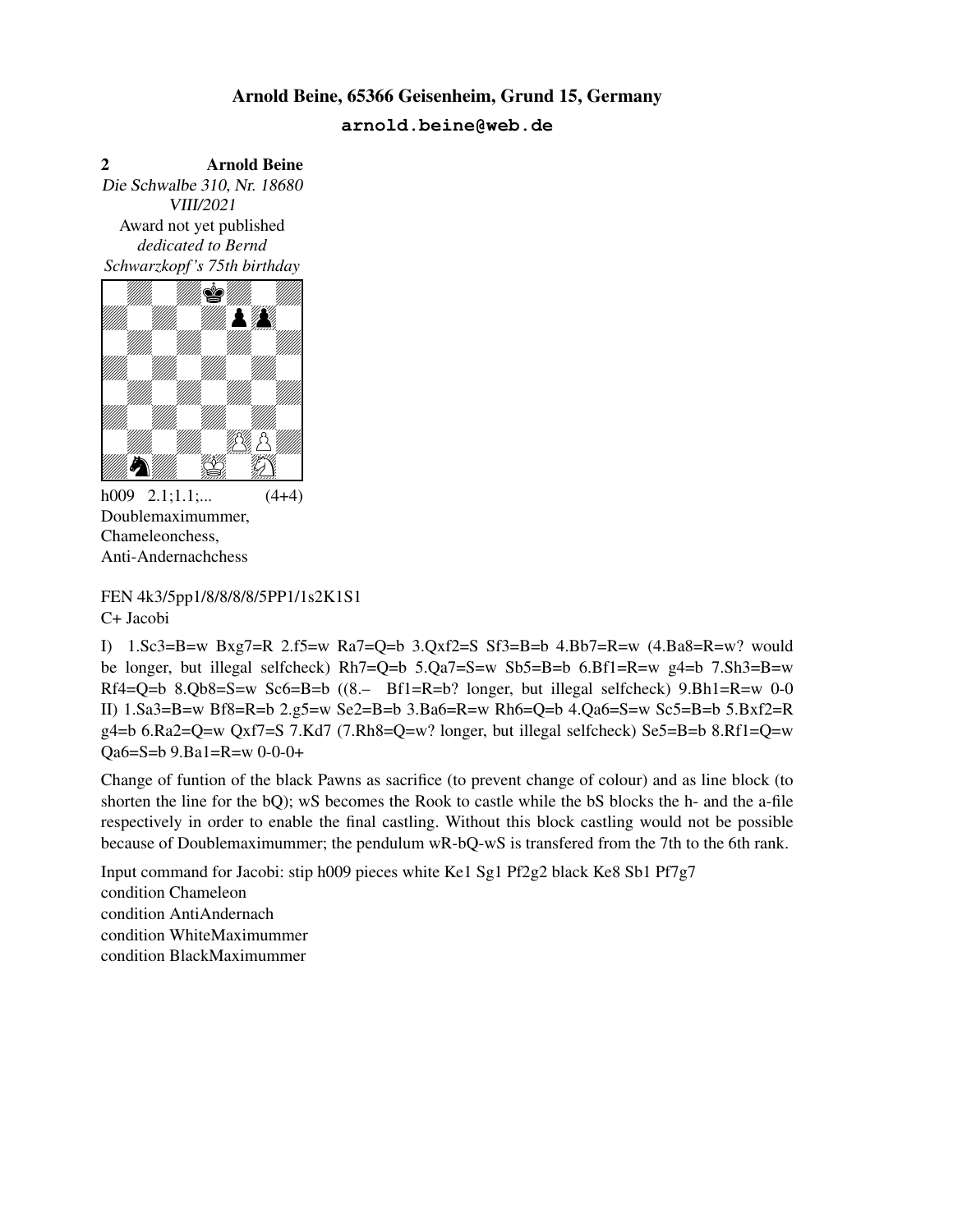3 Arnold Beine Die Schwalbe 312-1, Nr. 18801 XII/2021 Award not yet published *dedicated to Andreas Thoma*



 $h008$  (8+4) Doublemaximummer, Chameleonchess, Anti-Andernachchess

FEN 1s2k3/3pp3/8/8/8/8/PPPPP3/2BQK3 C+ Jacobi

To which side shall White castle? In the diagram position it seems to be obvious that White has to castle to the King's side, because the other side is closed by two immobile officers. In a short setplay this is really possible in only 5 moves, because White can free his officers at once:  $1 - d4 = b \cdot 2.$  Sa6=B=w Bh6=R=b 3.Rxa6=Q Qxd4=S 4.Qh6=S=w Sc6=B=b 5.Bh1=R=w 0-0 (castling is allowed, because wSh6 closes the h-file – otherweise Rh8=Q=b would be longer). But in the solution White cannot play one of his Pawns in the first move, because Black starts and creates a white Bishop, which has longer moves.

1.Sa6=B=w Bd3=R=b 2.Rh3=Q=w Qa3=S=b

Now Black has the choice between 4 different moves:

 $3. Sb5 = B=w$ ? Bd $3 = R = b$  4.Rh $3 = Q=w$  Qa $3 = S = b$  and  $3. Sc4 = B=w$ ? Bg $8 = R = b$  4.Rg $1 = Q=w$  Qa $7 = S = b$ 5.Sb5=B=w Bd3=R=b 6.Rh3=Q=w Qa3=S=b are just wasting time.

3.Sxc2=B? e4=s 4.Ba4=R=w Qh5=S=b 5.Sf4,g3=B=w Bb8=R=b 6.Rxb2=Q Ra8=Q=b 7.Qh8=S=w Ba3=R=b 8.Rh3=Q=w Qa3=S=b 9.Qd5=S=w Sf6=B=b 10.Ba1=R=w 0-0-0 last 2 moves too long.

Black has to play a very paradoxical move: 3.Sb1=B=w!! – Antizielement of 2nd degree: the castling line is not only closed by a third piece, but even by an immobile piece! On the other hand White can play now one of his Pawns, but the setplay can not longer be realized, because the bS got lost. So the Queen's side castling has to be achieved.

3.– b4=b 4.e5=w Ba3=R=b 5.Rh3=Q=w Qa3=S=b 6.Sxb1=B Qxb1=S 7.d5=w Sc3=B=b 8.Ba1=R=w 0-0-0

All pieces in homebase position.

Input command for Jacobi: stip h008 pieces white Ke1 Qd1 Bc1 Pa2b2c2d2e2 black Ke8 Sb8 Pd7e7 condition Chameleon condition AntiAndernach condition WhiteMaximummer condition BlackMaximummer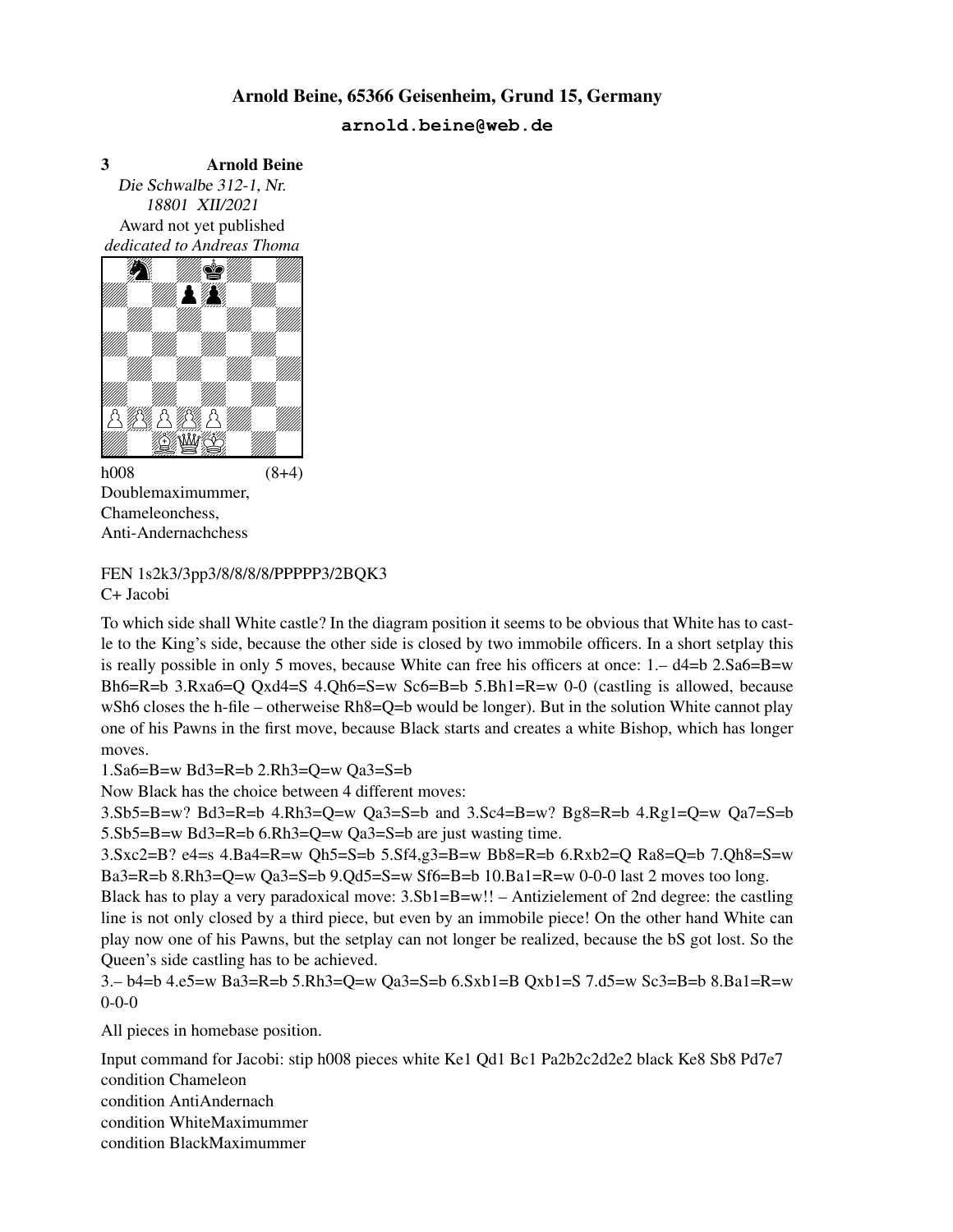

Glasgowchess, Ultraschachzwang (black must check)

FEN 8/8/P7/8/7k/1pppppp1/8/3K4 C+ Popeye

1.d2=R+ Ke1 2.f2=B+ Kf1 3.Rd1+ Ke2 4.b2=Q+ Kf3 5.Qb7+ axb7=Q 6.e2=Q+ Kf4 7.g2=S+ Qxg2 8.Qg4+ Qxg4#

Judge Paz Einat: Nice AUW leading the WK and promoted WQ to the correct squares.